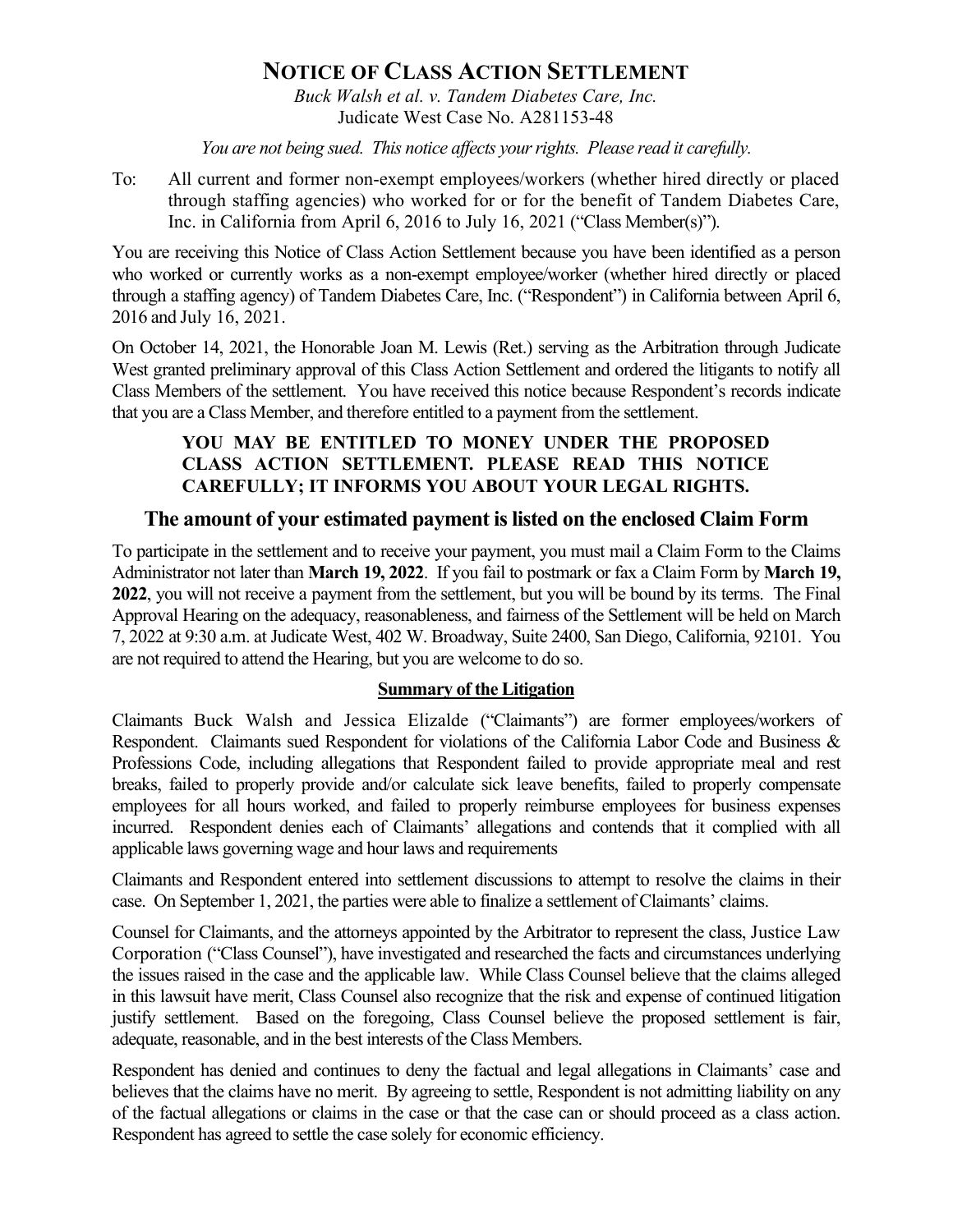### Summary of Settlement Terms

Claimants and Respondent have agreed to settle the underlying class claims in exchange for the Maximum Settlement Amount of up to \$1,850,000. This amount is inclusive of: (1) individual settlement payments to participating Class Members; (2) a Class Representative Enhancement Payment to Claimants of up to \$5,000 each; (3) Claims Administration Costs currently estimated at \$20,000; (4) \$647,500 in attorneys' fees and up to \$20,000 in litigation costs and expenses to Class Counsel.

After deducting the Class Representative Enhancement Payment, Claims Administration Costs, and attorneys' fees and costs/expenses, a total of approximately \$1,152,500 (the "Net Settlement Amount") will be available for Class Members to claim by submitting Claim Forms.

The Class Administrator will make settlement payments to each Class Member who submits a valid and timely Claim Form (a "Claimant"). All Claim Forms must be signed and completed in their entirety to be considered valid. The amount of settlement payment each Class Member receives will be based on the number of Workweeks each Class Member worked during the relevant Class Period.

If less than 60% of the Net Settlement Amount is claimed, then each participating Class Member's claim will be increased proportionally until 60% of the Total Net Settlement Amount is paid to all Claimants.

IRS Forms W-2 and 1099 will be distributed to participating Class Members and the appropriate taxing authorities reflecting the payments they receive under the settlement. Class Members should consult their tax advisors concerning the tax consequences of the payments they receive under the Settlement. For purposes of this settlement, 20% of each Class Member's Individual Settlement Payment will be treated as wages and 80% will be treated as interest and penalties.

### Your Options Under the Settlement

### Important Note: Respondent will not retaliate against you in any way for either participating or not participating in this Settlement.

### Option 1 – Submit a Claim Form to Be Eligible for Payment

If you want to receive money from the settlement, you **must** complete and sign the enclosed Claim Form (see prepaid return envelope). You need to complete the Claim Form and promptly mail it or fax it to the Claims Administrator postmarked no later than March 19, 2022.

### Option 2 – Opt Out of the Settlement

If you do not wish to participate in the settlement, you may exclude yourself from participating by submitting a written request to the Claims Administrator expressly and clearly indicating that you have received this Notice of Class Action Settlement, decided not to participate in the settlement, and desire to be excluded from the settlement. The written request for exclusion must set forth your name, address, telephone number, and last four digits of your Social Security Number. Sign, date, and mail the request for exclusion by First Class U.S. Mail or equivalent, to the address below.

> Claims Administrator c/o Phoenix Settlement Administrators PO Box 7208 Orange, CA 92867

The written request to be excluded must be postmarked no later than March 19, 2022. If you submit a request for exclusion which is not postmarked by March 19, 2022, your request for exclusion will be rejected, and you will be included in the settlement class.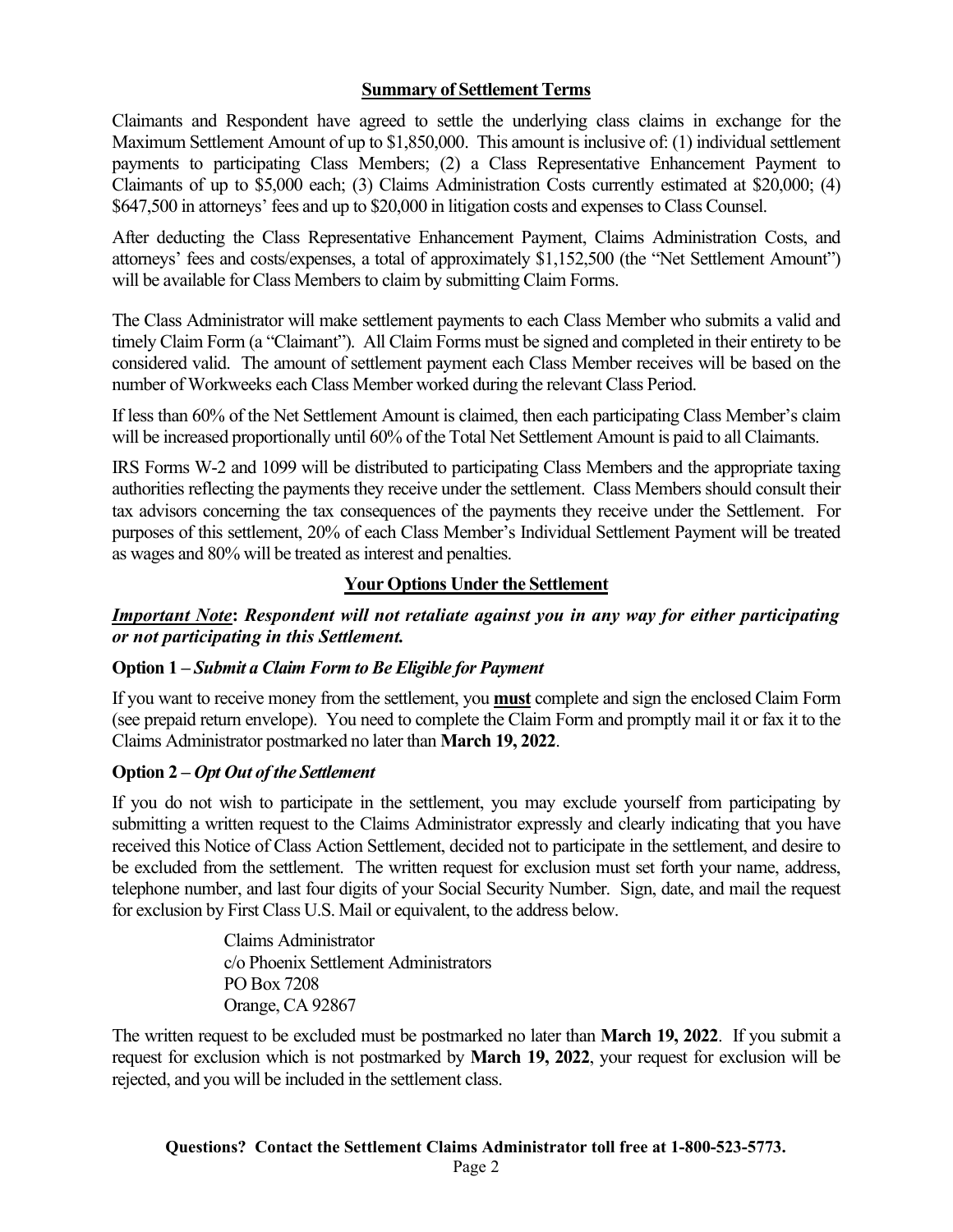#### Option 3 – File an Objection with the Arbitrator

If you wish to object to the settlement because you find it unfair or unreasonable, you may file with the Arbitrator an objection stating why you object to the settlement. For the objection to be valid, it must include: (i) the objector's full name, signature, address, and telephone number; (ii) a written statement of all grounds for the objection accompanied by any legal support for such objection; (iii) a clear reference to the title of this case and case number; and (iv) copies of any papers, briefs, or other documents upon which the objection is based. Further, if any objector intends to appear at the Final Approval hearing, either in person or through counsel, he or she must include notice of that fact and state the purpose for his or her appearance in his or her objection. The objection must be filed with the Arbitrator and served on the attorneys listed below:

Douglas Han, Esq. Shunt Tatavos-Gharajeh, Esq. JUSTICE LAW CORPORATION 751 North Fair Oaks Avenue, Suite 101 Pasadena, California 91103 Tel: (818) 230-7502 Class Counsel

Thomas S. Ingrassia, Esq. Shannon R. Finley, Esq. PETTIT KOHN INGRASSIA LUTZ & DOLIN 11622 El Camino Real, Suite 300 San Diego, CA 92130 Telephone: (213) 624-2500 Counsel for Tandem Diabetes Care, Inc.

All written objections must be filed with the Arbitrator no later than March 19, 2022. Late objections will not be considered. By filing an objection, you are not excluding yourself from the settlement. To exclude yourself from the settlement, you must follow the directions described above. Please note that you cannot both object to the settlement and exclude yourself. You must choose one option only.

Even if you do not file a written objection, you may also make your objections in person, if you wish, and appear at the Final Approval Hearing set for April 18, 2022 at 8:00 a.m. at Judicate West, 402 W. Broadway, Suite 2400, San Diego, California, 92101 and discuss your objection with the Arbitrator and the Parties at your own expense. You may also retain an attorney to represent you at the hearing.

#### Option 4 – Do Nothing

You may also do nothing in response to this notice. However, if you choose to do nothing, and if the Arbitrator grants final approval of the settlement, you will be deemed to have released the Released Claims even though you will not receive money from the settlement. If you do not want to be deemed to have released the Released Claims, you must exclude yourself from the settlement by following Option 2.

If you choose Option 1, and if the Arbitrator grants final approval of the settlement, you will be mailed a check for your share of the settlement funds. If you choose Option 4, you will receive nothing. In addition, under both Options 1 and 4, you will be deemed to have released or waived the following claims ("Released Claims"):

The claims released by the Class Members are any and all wage-and-hour claims, rights, demands, liabilities, and causes of action whether pled or could have been pled arising from or related to the claims litigated in the Action against Respondent, during the Class Period, based upon the following categories of allegations: (a) failure to pay minimum wages; (b) failure to properly calculate and pay overtime wages; (c) failure to provide proper meal periods or meal period premiums; (d) failure to provide proper rest periods or rest period premiums; (e) failure to properly calculate and/or pay sick leave benefits; (f) failure to provide accurate itemized wage statements; (g) failure to reimburse business expenses; (h) failure to pay all wages due upon termination of employment; (i) violation of California's unfair business practices laws; and (j) violation of California's unfair competition laws, as well as any potential penalties, interest or attorneys' fees associated

#### Questions? Contact the Settlement Claims Administrator toll free at 1-800-523-5773.